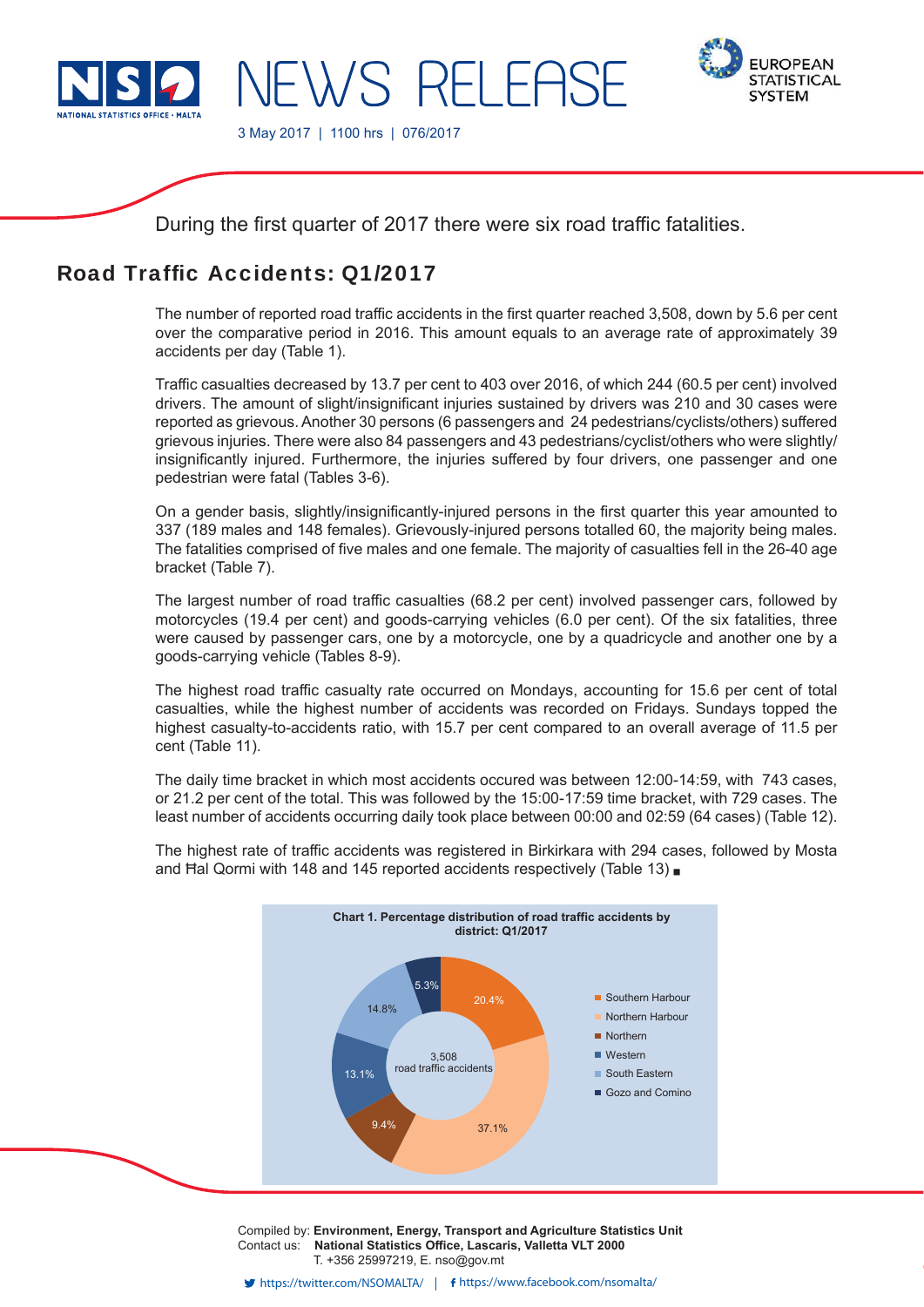# Table 1. Total road traffic accidents

|                        |       | January-March |        |                      |
|------------------------|-------|---------------|--------|----------------------|
| <b>Region/District</b> | 2016  | 2017          | Change | Percentage<br>change |
| <b>MALTA</b>           | 3,717 | 3,508         | $-209$ | $-5.6$               |
| <b>Malta</b>           | 3,539 | 3,322         | $-217$ | $-6.1$               |
| Southern Harbour       | 755   | 715           | $-40$  | $-5.3$               |
| Northern Harbour       | 1,460 | 1,300         | $-160$ | $-11.0$              |
| South Eastern          | 330   | 331           | 1      | 0.3                  |
| Western                | 427   | 458           | 31     | 7.3                  |
| Northern               | 567   | 518           | $-49$  | $-8.6$               |
| <b>Gozo and Comino</b> | 178   | 186           | 8      | 4.5                  |

#### Table 2. Minor road traffic accidents

|                        |       | January-March |        |                      |
|------------------------|-------|---------------|--------|----------------------|
| <b>Region/District</b> | 2016  | 2017          | Change | Percentage<br>change |
| <b>MALTA</b>           | 3,373 | 3,191         | $-182$ | $-5.4$               |
| <b>Malta</b>           | 3,214 | 3,027         | $-187$ | $-5.8$               |
| Southern Harbour       | 673   | 646           | $-27$  | $-4.0$               |
| Northern Harbour       | 1,351 | 1,210         | $-141$ | $-10.4$              |
| South Eastern          | 295   | 301           | 6      | 2.0                  |
| Western                | 387   | 408           | 21     | 5.4                  |
| Northern               | 508   | 462           | $-46$  | $-9.1$               |
| <b>Gozo and Comino</b> | 159   | 164           | 5      | 3.1                  |

### Table 3. Casualties in road traffic accidents

|                        |      | January-March |        |                      |
|------------------------|------|---------------|--------|----------------------|
| <b>Region/District</b> | 2016 | 2017          | Change | Percentage<br>change |
| <b>MALTA</b>           | 467  | 403           | $-64$  | $-13.7$              |
| <b>Malta</b>           | 440  | 370           | $-70$  | $-15.9$              |
| Southern Harbour       | 108  | 92            | $-16$  | $-14.8$              |
| Northern Harbour       | 156  | 106           | $-50$  | $-32.1$              |
| South Eastern          | 49   | 39            | $-10$  | $-20.4$              |
| Western                | 57   | 73            | 16     | 28.1                 |
| Northern               | 70   | 60            | $-10$  | $-14.3$              |
| <b>Gozo and Comino</b> | 27   | 33            | 6      | 22.2                 |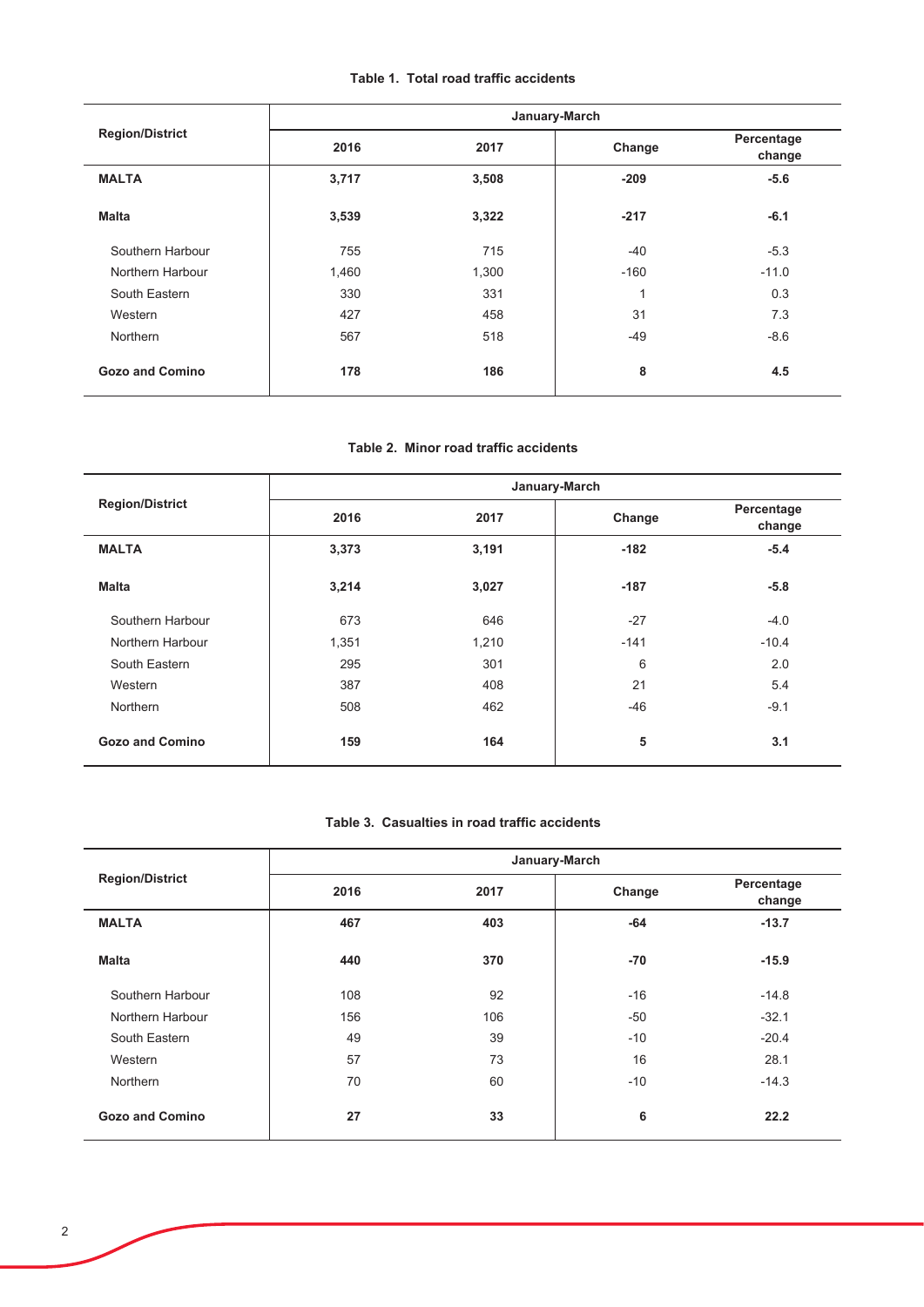| <b>Region/District</b> |                          |                 | 2016   |               |              | 2017  |                 |        |               |       |
|------------------------|--------------------------|-----------------|--------|---------------|--------------|-------|-----------------|--------|---------------|-------|
|                        | Fatal                    | <b>Grievous</b> | Slight | Insignificant | <b>Total</b> | Fatal | <b>Grievous</b> | Slight | Insignificant | Total |
| <b>MALTA</b>           |                          | 35              | 216    |               | 262          |       | 30              | 196    | 14            | 244   |
| Malta                  |                          | 30              | 206    |               | 246          |       | 25              | 183    | 14            | 225   |
| Southern Harbour       | -                        |                 | 47     |               | 56           |       |                 | 54     |               | 58    |
| Northern Harbour       | -                        | 10              | 73     |               | 84           |       | 10              | 44     |               | 57    |
| South Eastern          | $\overline{\phantom{a}}$ |                 | 22     |               | 27           |       |                 | 21     |               | 23    |
| Western                |                          |                 | 32     |               | 36           |       |                 | 38     | 9             | 50    |
| Northern               |                          |                 | 32     |               | 43           |       |                 | 26     |               | 37    |
| <b>Gozo and Comino</b> |                          |                 | 10     |               | 16           |       | Ð               | 13     |               | 19    |

Table 4. Injuries sustained by drivers in road traffic accidents: January-March

Table 5. Injuries sustained by passengers in road traffic accidents: January-March

| <b>Region/District</b> |       |                 |        |               | 2017    |       |          |        |               |       |
|------------------------|-------|-----------------|--------|---------------|---------|-------|----------|--------|---------------|-------|
|                        | Fatal | <b>Grievous</b> | Slight | Insignificant | Total   | Fatal | Grievous | Slight | Insignificant | Total |
| <b>MALTA</b>           |       | 15              | 115    |               | 140     |       |          | 77     |               | 91    |
| <b>Malta</b>           |       | 13              | 110    |               | 131     |       |          | 68     |               | 80    |
| Southern Harbour       |       |                 | 33     |               | 36      |       |          | 22     |               | 23    |
| Northern Harbour       |       | 9               | 36     |               | 48      |       |          | 15     |               | 20    |
| South Eastern          |       |                 | 14     |               | 18      |       |          |        |               |       |
| Western                |       |                 | 16     |               |         |       |          | 16     |               | 20    |
| Northern               |       |                 |        |               | $12 \,$ |       |          |        |               |       |
| <b>Gozo and Comino</b> |       |                 |        |               |         |       |          |        |               |       |

### Table 6. Injuries sustained by pedestrians, cyclist, others in road traffic accidents: January-March

| <b>Region/District</b> |       |          |        |               | 2017  |       |          |        |                          |              |
|------------------------|-------|----------|--------|---------------|-------|-------|----------|--------|--------------------------|--------------|
|                        | Fatal | Grievous | Slight | Insignificant | Total | Fatal | Grievous | Slight | Insignificant            | <b>Total</b> |
| <b>MALTA</b>           |       | 20       | 42     |               | 65    |       | 24       | 42     |                          | 68           |
| <b>Malta</b>           |       | 20       | 40     |               | 63    |       | 23       | 40     |                          | 65           |
| Southern Harbour       |       | 8        |        |               | 16    |       |          |        | $\overline{\phantom{0}}$ |              |
| Northern Harbour       | -     |          | 14     |               | 24    |       |          | 18     | $\overline{\phantom{a}}$ | 29           |
| South Eastern          |       |          |        |               |       |       |          |        |                          |              |
| Western                |       |          |        |               |       |       |          |        | $\overline{\phantom{a}}$ |              |
| Northern               |       |          | 12.    |               | 15    |       |          |        |                          | 14           |
| <b>Gozo and Comino</b> |       |          |        |               |       |       |          |        |                          |              |

Note: Other refers to horsecabs, electric scooters, etc.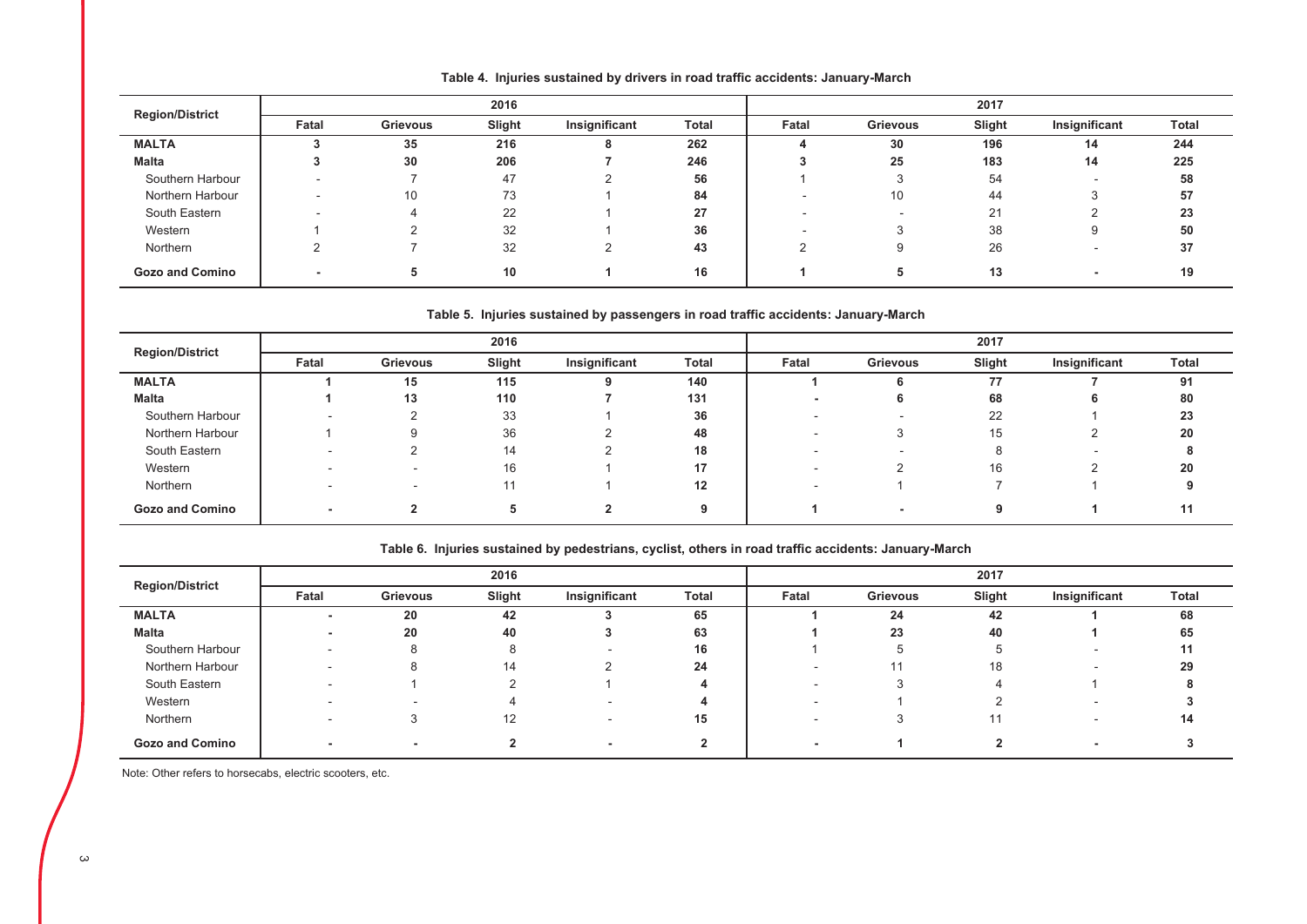



Chart 2. Total injuries by type in road traffic accidents: January-March 2017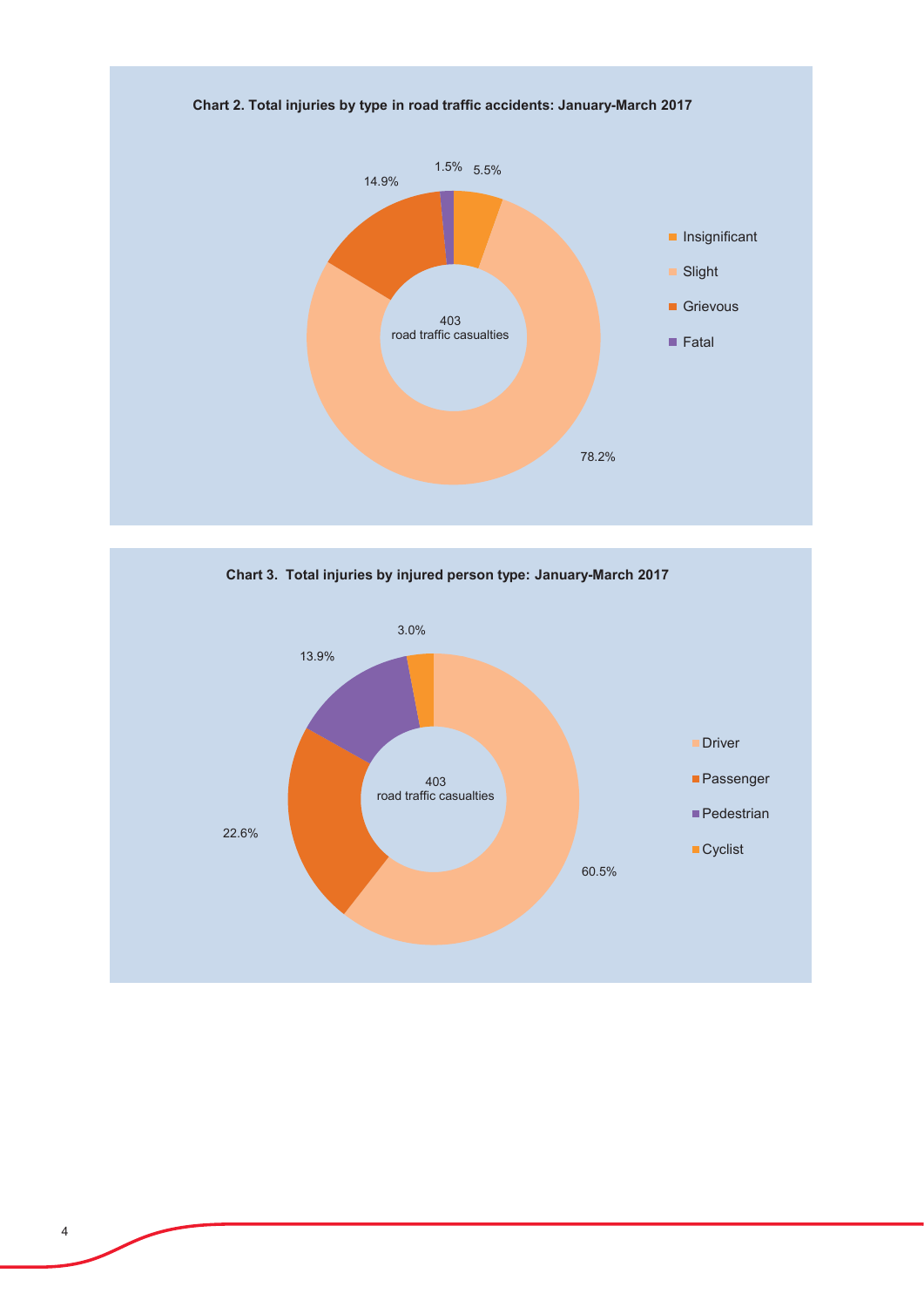|              | 2016           |                          |                          | 2017             |                          |                |
|--------------|----------------|--------------------------|--------------------------|------------------|--------------------------|----------------|
| Age group    | <b>Total</b>   | Fatal                    | Grievous                 | Slight           | Insignificant            | <b>Total</b>   |
|              |                |                          | <b>Males</b>             |                  |                          |                |
| $0 - 10$     | 11             | $\overline{\phantom{a}}$ | $\sqrt{2}$               | $\boldsymbol{9}$ | $\overline{a}$           | 11             |
| $11 - 17$    | 6              |                          | $\overline{\phantom{a}}$ | $\sqrt{2}$       |                          | $\mathbf 2$    |
| 18-25        | 56             | $\overline{2}$           | 8                        | 36               |                          | 46             |
| $26 - 40$    | 73             | $\mathbf{1}$             | 15                       | 59               | 5                        | 80             |
| 41-59        | 82             |                          | 12                       | 54               | 4                        | 70             |
| 60-65        | 17             |                          | $\sqrt{2}$               | $\overline{7}$   |                          | $\overline{9}$ |
| $66+$        | 28             | $\overline{2}$           | $\sqrt{5}$               | 12               | 1                        | 20             |
| <b>Total</b> | 273            | 5                        | 44                       | 179              | 10                       | 238            |
|              |                |                          | <b>Females</b>           |                  |                          |                |
| $0 - 10$     | 13             | $\overline{a}$           | $\overline{\phantom{a}}$ | $\boldsymbol{9}$ | $\overline{\phantom{a}}$ | 9              |
| $11 - 17$    | $\overline{7}$ |                          |                          | $\sqrt{3}$       | 1                        | 4              |
| 18-25        | $37\,$         |                          | 3                        | 25               | 4                        | 32             |
| 26-40        | 55             |                          | 3                        | 46               | 2                        | 51             |
| 41-59        | 50             |                          | 1                        | 34               | 2                        | 37             |
| 60-65        | 10             |                          | 3                        | $\overline{7}$   | $\overline{2}$           | 12             |
| $66+$        | 22             | 1                        | $\,6\,$                  | 12               | 1                        | 20             |
| <b>Total</b> | 194            | 1                        | 16                       | 136              | 12                       | 165            |
|              |                |                          | <b>Total</b>             |                  |                          |                |
| $0 - 10$     | 24             | $\overline{\phantom{a}}$ | $\sqrt{2}$               | 18               | $\overline{a}$           | 20             |
| $11 - 17$    | 13             | $\overline{a}$           | $\overline{\phantom{a}}$ | $\sqrt{5}$       | $\mathbf{1}$             | $\bf 6$        |
| 18-25        | 93             | $\overline{2}$           | 11                       | 61               | 4                        | 78             |
| 26-40        | 128            | $\mathbf{1}$             | 18                       | 105              | $\overline{7}$           | 131            |
| 41-59        | 132            |                          | 13                       | 88               | 6                        | 107            |
| 60-65        | 27             |                          | $\sqrt{5}$               | 14               | $\overline{2}$           | 21             |
| $66+$        | 50             | 3                        | 11                       | 24               | $\sqrt{2}$               | 40             |
| <b>Total</b> | 467            | 6                        | 60                       | 315              | 22                       | 403            |

Table 7. Road traffic casualties by type of injury, age group and sex: January-March

Table 8. Road traffic casualties by type of vehicle and injured person: January-March

|                         | 2016                    |               |                | 2017       |                          |                |
|-------------------------|-------------------------|---------------|----------------|------------|--------------------------|----------------|
| Vehicle type            | <b>Total</b>            | <b>Driver</b> | Passenger      | Pedestrian | Cyclist                  | <b>Total</b>   |
| Agricultural            | ٠                       |               |                |            |                          |                |
| Coach and private bus   | ٠                       |               |                |            |                          |                |
| <b>Minibus</b>          | 9                       |               | 6              |            | ٠                        | 7              |
| Route Bus               | 11                      |               | $\overline{2}$ |            |                          | 4              |
| Motorcycle              | 70                      | 72            | 5              |            | $\overline{\phantom{a}}$ | 78             |
| Quadricycle             | $\overline{\mathbf{2}}$ | 3             | $\mathbf{1}$   | 3          |                          | 7              |
| Passenger Car           | 337                     | 152           | 75             | 38         | 10                       | 275            |
| Goods-carrying vehicle  | 33                      | 13            | $\overline{2}$ | 7          | 2                        | 24             |
| Special Purpose Vehicle | ۰                       | 1             |                | 1          | $\overline{a}$           | $\overline{2}$ |
| Road Tractor            |                         |               |                |            |                          |                |
| Unknown vehicle type    | 5                       |               |                | 5          |                          | 5              |
| <b>Total</b>            | 467                     | 244           | 91             | 56         | 12                       | 403            |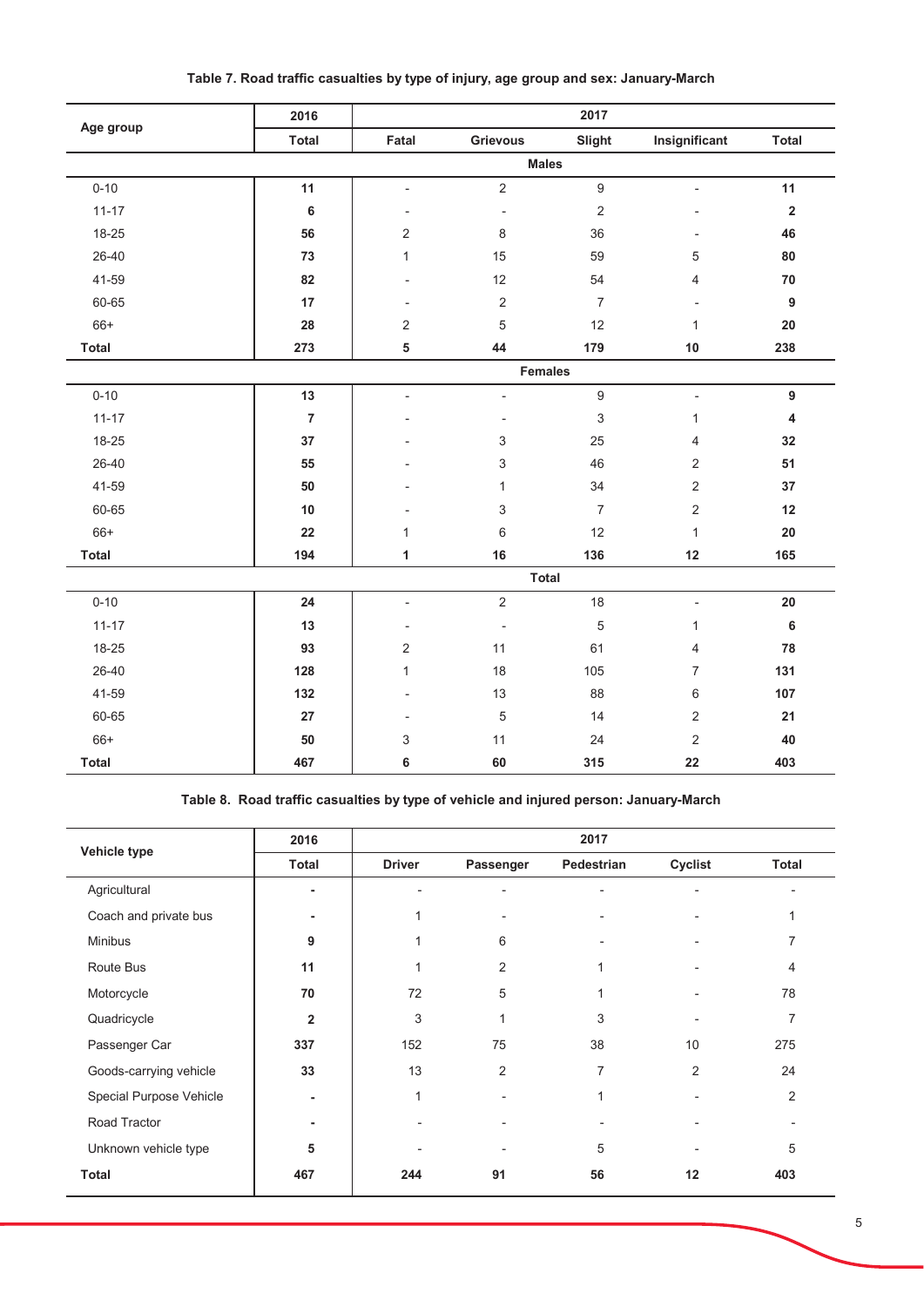|                         | 2016                    |       |          | 2017   |               |                |
|-------------------------|-------------------------|-------|----------|--------|---------------|----------------|
| Vehicle type            | <b>Total</b>            | Fatal | Grievous | Slight | Insignificant | <b>Total</b>   |
| Agricultural            |                         |       |          |        |               |                |
| Coach and private bus   |                         |       |          |        |               |                |
| <b>Minibus</b>          | 9                       |       |          | 7      |               | 7              |
| Route Bus               | 11                      |       |          | 3      |               | 4              |
| Motorcycle              | 70                      | 1     | 17       | 57     | 3             | 78             |
| Quadricycle             | $\overline{\mathbf{2}}$ |       |          | 6      |               | 7              |
| Passenger Car           | 337                     | 3     | 35       | 219    | 18            | 275            |
| Goods-carrying vehicle  | 33                      | 1     | 5        | 17     | 1             | 24             |
| Special Purpose Vehicle |                         |       |          | 2      |               | $\overline{2}$ |
| Road Tractor            |                         |       |          |        |               |                |
| Unknown vehicle type    | 5                       |       | 2        | 3      |               | 5              |
| <b>Total</b>            | 467                     | 6     | 60       | 315    | 22            | 403            |

# Table 9. Road traffic casualties by type of vehicle and type of injury: January-March

# Table 10. Road traffic casualties by type of accident and injured person: January-March

| <b>Accident type</b>    | 2016         |               |                          | 2017       |         |                          |
|-------------------------|--------------|---------------|--------------------------|------------|---------|--------------------------|
|                         | <b>Total</b> | <b>Driver</b> | Passenger                | Pedestrian | Cyclist | <b>Total</b>             |
| Vehicle with vehicle    | 350          | 209           | 84                       | -          |         | 293                      |
| Vehicle with pedestrian | 57           | 3             | $\overline{\phantom{a}}$ | 53         |         | 56                       |
| Vehicle with bicycle    | 13           | ۰             | и                        |            | 12      | 13                       |
| Vehicle with property   | 43           | 32            | 6                        | -          |         | 38                       |
| Vehicle hit and run     | 3            | ۰             | $\overline{\phantom{0}}$ | 3          |         | 3                        |
| Vehicle with animal     |              | ۰             | ۰                        |            |         | $\overline{\phantom{a}}$ |
| <b>Total</b>            | 467          | 244           | 91                       | 56         | 12      | 403                      |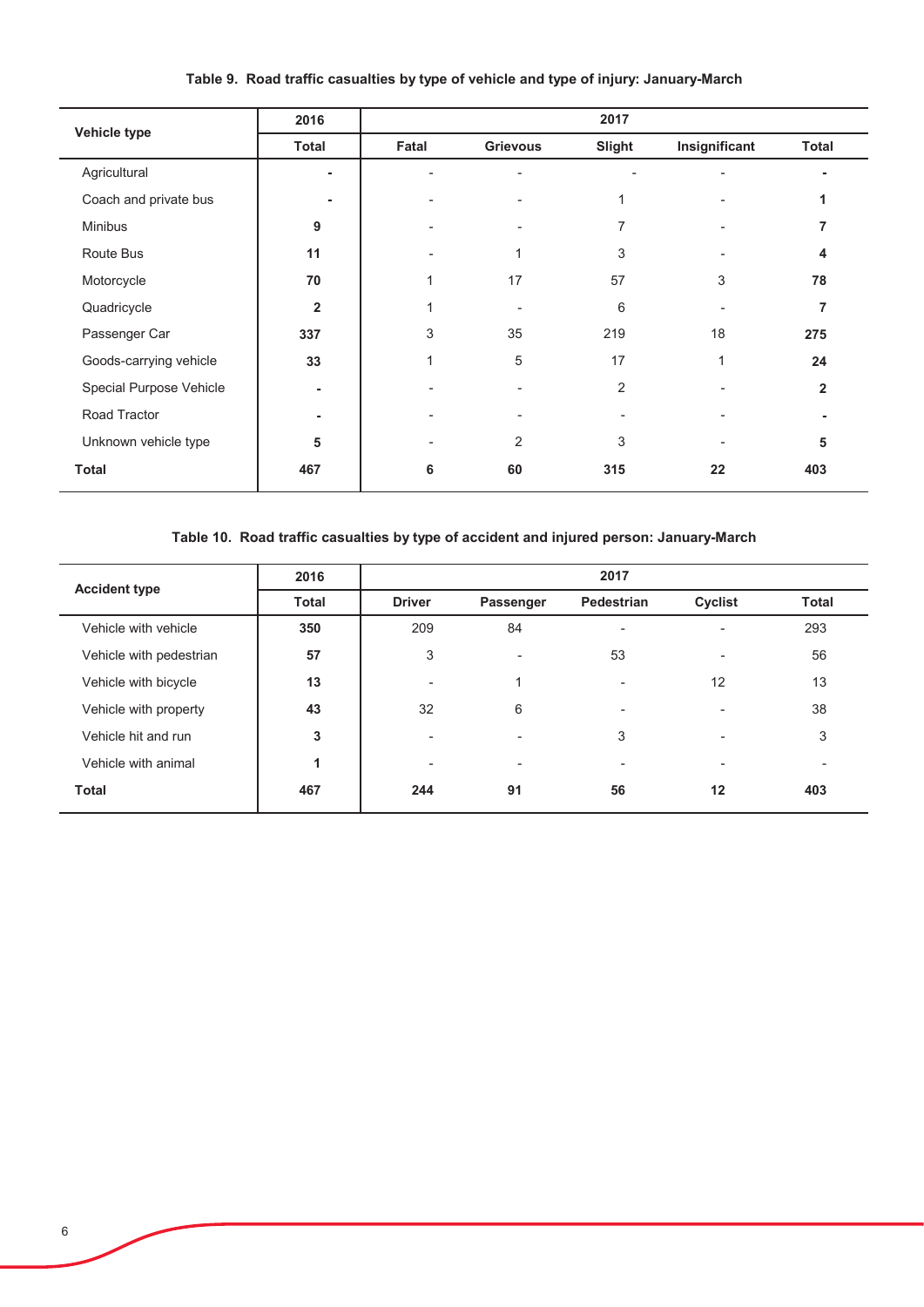# Table 11. Road traffic casualties and accidents by day of the week: January-March 2017

|                                   | <b>Monday</b> | Tuesday | Wednesday | Thursday | Friday | Saturday | Sunday | <b>Total</b> |
|-----------------------------------|---------------|---------|-----------|----------|--------|----------|--------|--------------|
| <b>Traffic casualties</b>         | 63            | 48      | 57        | 61       | 62     | 53       | 59     | 403          |
| <b>Traffic accidents</b>          | 528           | 545     | 556       | 504      | 562    | 437      | 376    | 3,508        |
| Casualties-to-accidents ratio (%) | 11.9          | 8.8     | 10.3      | 12.1     | 11.0   | 12.1     | 15.7   | 11.5         |

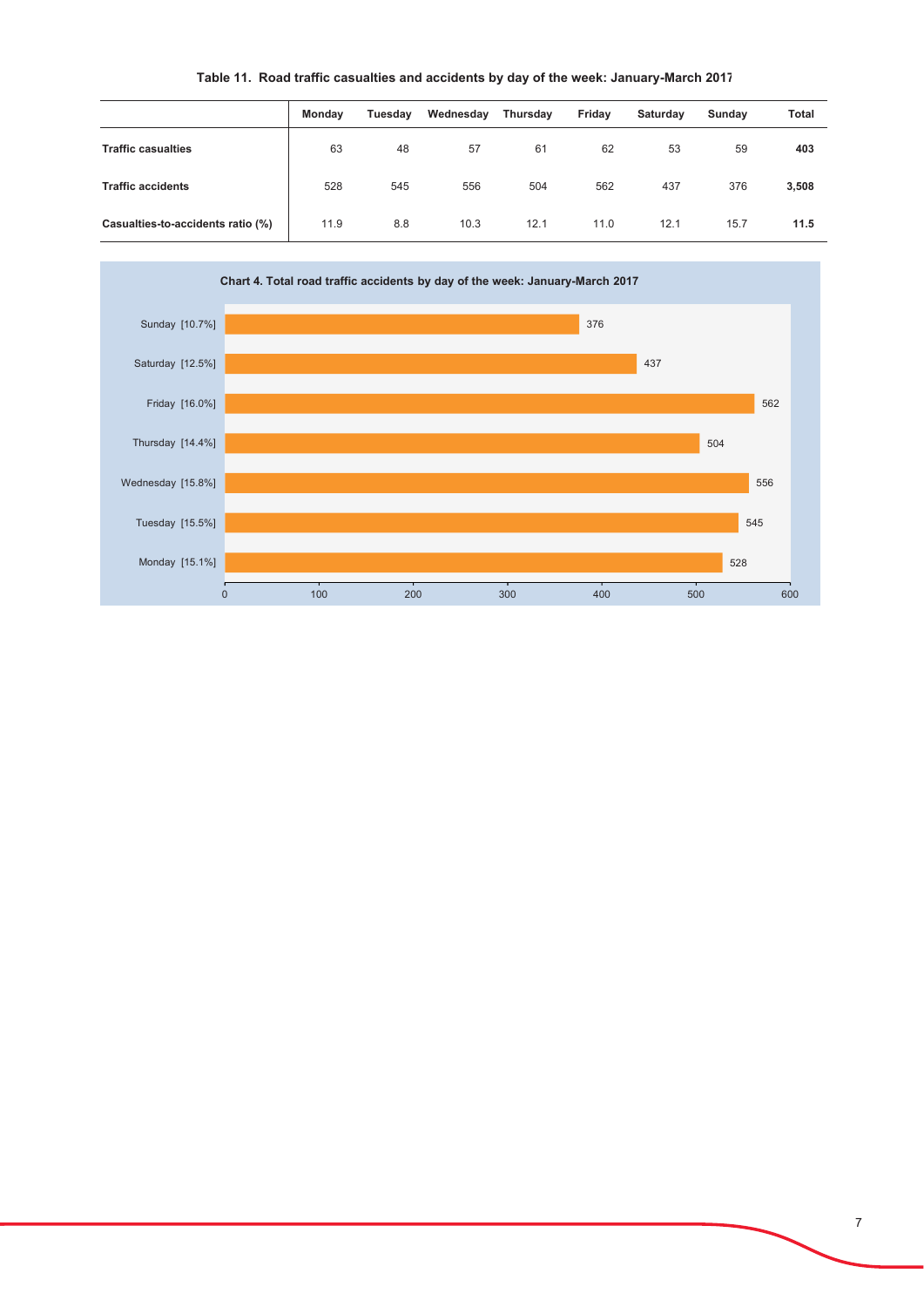Table 12. Road traffic accidents by day and time of day: January-March 2017

| <b>Time bracket</b> | Monday | Tuesday        | Wednesday | Thursday       | Friday | Saturday | Sunday | <b>Total</b> |
|---------------------|--------|----------------|-----------|----------------|--------|----------|--------|--------------|
| $00:00 - 02:59$     | 8      | $\overline{4}$ | 8         | $\overline{ }$ | 10     | 13       | 20     | 64           |
| $03:00 - 05:59$     | 8      | 3              | 9         | 3              | 10     | 17       | 25     | 75           |
| $06:00 - 08:59$     | 102    | 112            | 124       | 111            | 91     | 56       | 40     | 636          |
| $09:00 - 11:59$     | 115    | 117            | 108       | 106            | 94     | 99       | 74     | 713          |
| 12:00 - 14:59       | 123    | 117            | 111       | 96             | 117    | 109      | 70     | 743          |
| 15:00 - 17:59       | 110    | 107            | 111       | 110            | 140    | 71       | 80     | 729          |
| 18:00 - 20:59       | 46     | 70             | 64        | 56             | 73     | 42       | 39     | 390          |
| $21:00 - 23:59$     | 16     | 15             | 21        | 21             | 27     | 30       | 28     | 158          |
| Total               | 528    | 545            | 556       | 504            | 562    | 437      | 376    | 3,508        |

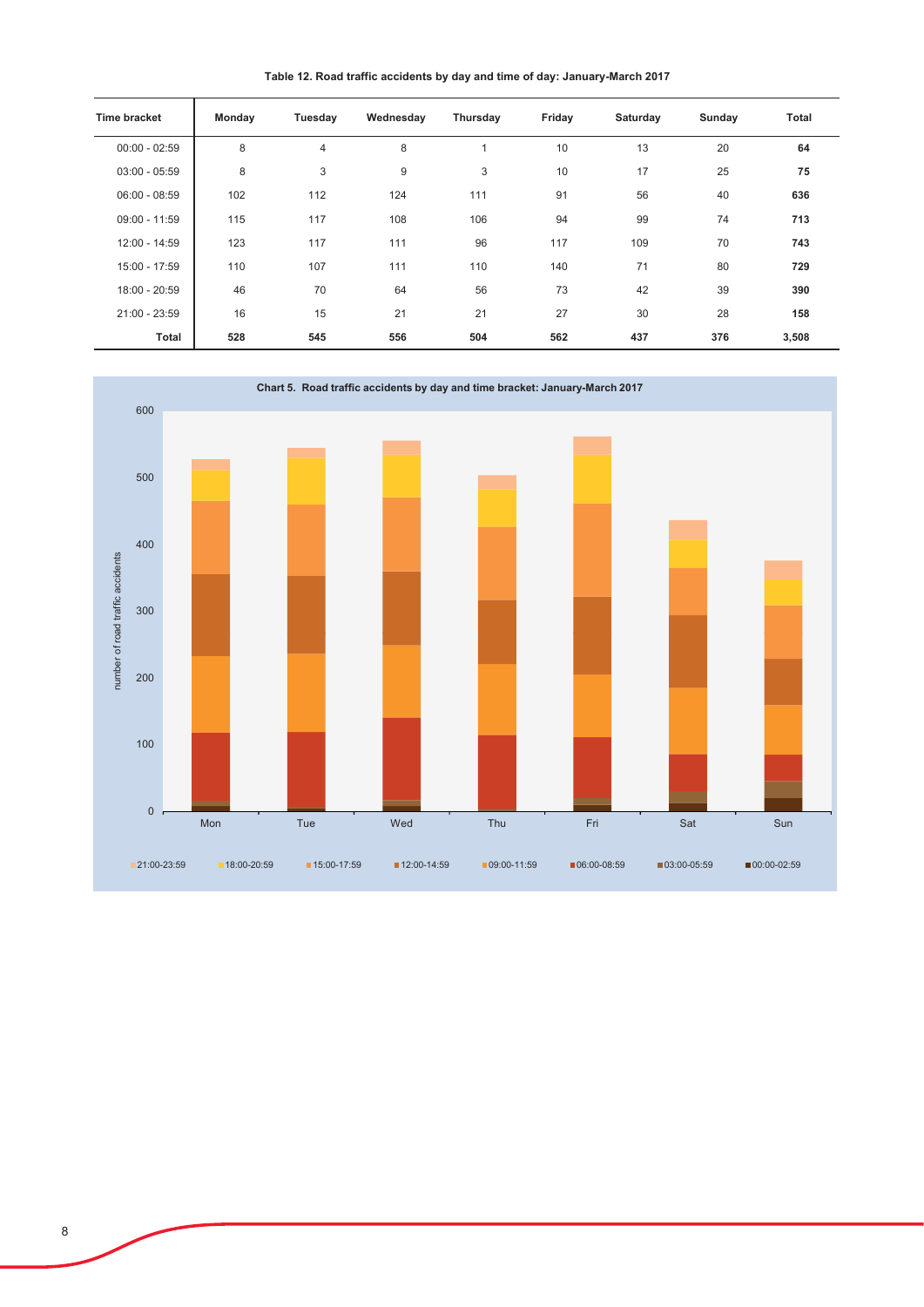| <b>District/Locality</b> | January-March   |                  |                     |  |
|--------------------------|-----------------|------------------|---------------------|--|
|                          | 2016            | 2017             | Change              |  |
| <b>Southern Harbour</b>  | 755             | 715              | $-40$               |  |
| Cospicua                 | 26              | 32               | $\,6\,$             |  |
| Fgura                    | 68              | 61               | $-7$                |  |
| Floriana                 | 53              | 51               | $-2$                |  |
| <b>Hal Luqa</b>          | 94              | 74               | $-20$               |  |
| <b>Hal Tarxien</b>       | 72              | 53               | $-19$               |  |
| <b>Haż-Żabbar</b>        | 77              | 85               | 8                   |  |
| Kalkara                  | 8               | 12               | $\overline{4}$      |  |
| Marsa                    | 158             | 144              | $-14$               |  |
| Paola                    | 117             | 121              | 4                   |  |
| Santa Lucija             | 10              | $\overline{7}$   | $-3$                |  |
| Senglea                  | $6\phantom{1}6$ | 5                | $-1$                |  |
| Valletta                 | 52              | 46               | $-6$                |  |
| Vittoriosa               | 11              | 20               | 9                   |  |
| Xgħajra                  | 3               | 4                | $\mathbf{1}$        |  |
| Northern Harbour         | 1,460           | 1,300            | $-160$              |  |
| <b>Birkirkara</b>        | 306             | 294              | $-12$               |  |
| Gżira                    | 98              | 99               | $\mathbf{1}$        |  |
| <b>Hal Qormi</b>         | 190             | 145              | $-45$               |  |
| <b>Hamrun</b>            | 116             | 76               | $-40$               |  |
| Msida                    | 145             | 141              | $-4$                |  |
| Pembroke                 | 28              | 19               | $-9$                |  |
| San Gwann                | 134             | 116              | $-18$               |  |
| Santa Venera             | 71              | 66               | $-5$                |  |
| St Julian's              | 123             | 95               | $-28$               |  |
| Swieqi                   | 55              | 56               | 1                   |  |
| Ta' Xbiex                | 27              | 33               | 6                   |  |
| Tal-Pietà                | 43              | 40               | $-3$                |  |
| Tas-Sliema               | 124             | 120              | $-4$                |  |
| <b>South Eastern</b>     | 330             | 331              | 1                   |  |
| Birżebbuġa               | 50              | 52               | $\sqrt{2}$          |  |
| Gudja                    | 39              | 42               | $\sqrt{3}$          |  |
| <b>Hal Ghaxaq</b>        | 23              | 18               | $-5$                |  |
| <b>Hal Kirkop</b>        | 19              | 14               | $-5$                |  |
| <b>Hal Safi</b>          | 11              | 13               | $\sqrt{2}$          |  |
| Marsaskala               | 37              | 46               | 9                   |  |
| Marsaxlokk               | 13              | 17               | 4                   |  |
| Mqabba                   | $10$            | 11               | 1                   |  |
| Qrendi                   | $\,6\,$         | 15               | $\boldsymbol{9}$    |  |
| Żejtun                   | 85              | 74               | $-11$               |  |
| Żurrieg                  | 37              | 29               | -8                  |  |
| Western                  | 427             | 458              | 31                  |  |
| <b>Had-Dingli</b>        | 14              | 15               | $\mathbf{1}$        |  |
| <b>Hal Balzan</b>        | 34              | 39               | $\,$ 5 $\,$         |  |
| Hal Lija                 | 53              | 48               | $-5$                |  |
| <b>H'Attard</b>          | 107             | 126              | 19                  |  |
| Haż-Żebbuġ               | 64              | 74               | $10\,$              |  |
| Iklin                    | 19              | 19               | $\mathsf{O}\xspace$ |  |
| Mdina                    | 15              | $\boldsymbol{9}$ | $-6$                |  |
| Mtarfa                   | 65              | $\mathbf 5$      | $-60$               |  |
| Rabat                    | 48              | 91               | 43                  |  |
| Siģģiewi                 | 8               | 32               | 24                  |  |
| Northern                 | 567             | 518              | $-49$               |  |
| <b>Hal Gharghur</b>      | 30              | 32               | $\sqrt{2}$          |  |
| Mellieħa                 | 75              | 69               | $-6$                |  |
| Mġarr                    | 34              | 36               | $\mathbf 2$         |  |
| Mosta                    | 147             | 148              | $\mathbf{1}$        |  |
| Naxxar                   | 125             | 112              | $-13$               |  |
| St Paul's Bay            | 156             | 121              | $-35$               |  |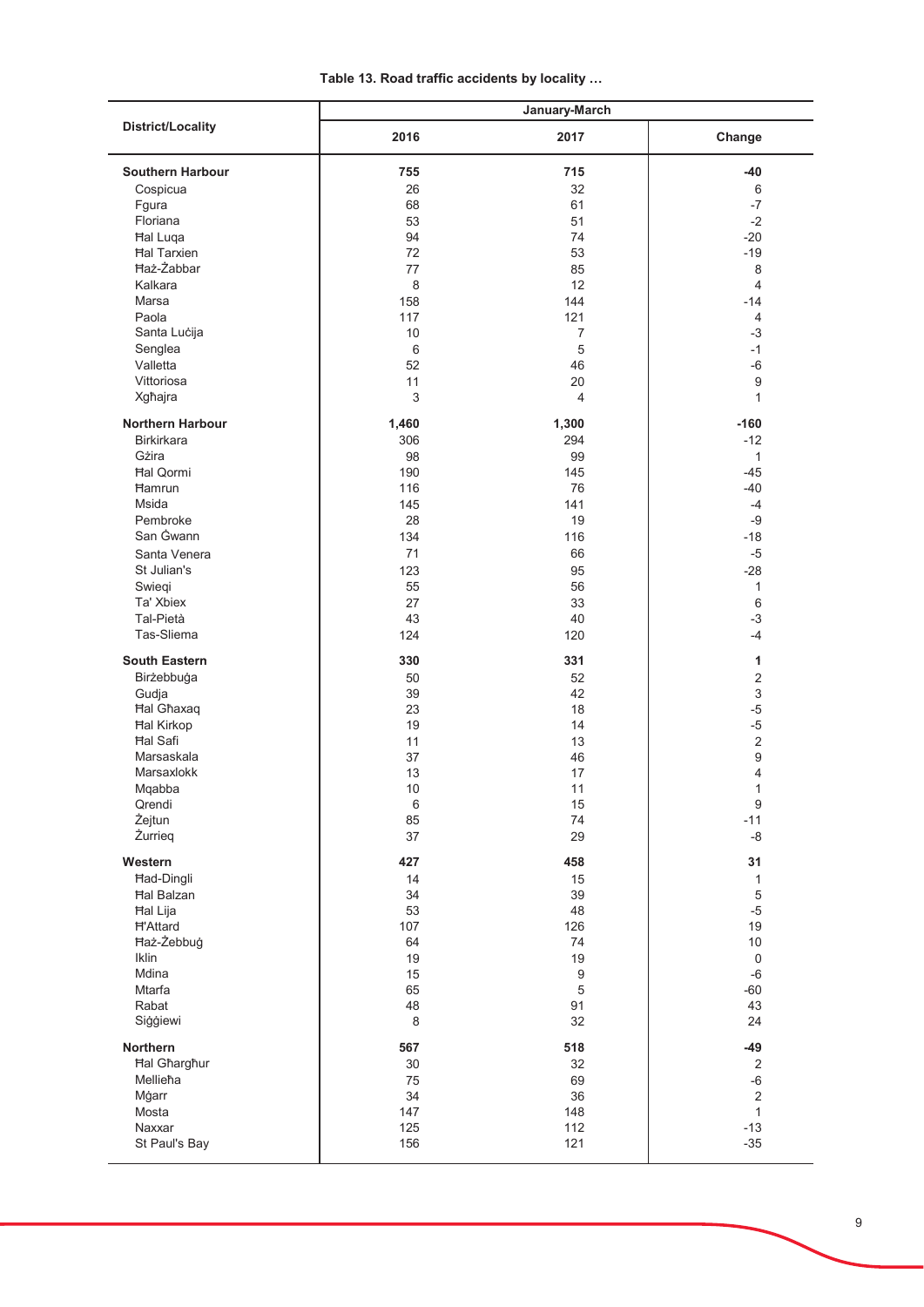# ... Table 13. Road traffic accidents by locality

| <b>District/Locality</b> | January-March |      |                |
|--------------------------|---------------|------|----------------|
|                          | 2016          | 2017 | Change         |
| <b>Gozo and Comino</b>   | 178           | 186  | 8              |
| Fontana                  | 3             | 2    | -1             |
| Għajnsielem              | 16            | 20   |                |
| Gharb                    | 5             | 13   | 8              |
| Għasri                   | 3             | 4    |                |
| Munxar                   | 4             | 6    | $\mathfrak{p}$ |
| Nadur                    | 19            | 8    | $-11$          |
| Qala                     | 3             | 3    |                |
| San Lawrenz              | 0             |      |                |
| Ta' Kercem               | 8             |      | $-7$           |
| Ta' Sannat               | 3             | 4    |                |
| Victoria                 | 51            | 57   | 6              |
| Xagħra                   | 28            | 16   | $-12$          |
| Xewkija                  | 28            | 37   | 9              |
| Żebbuġ                   | 7             | 14   |                |

# Chart 6. Top ten localities in which most road traffic accidents<br>occurred: January-March 2017